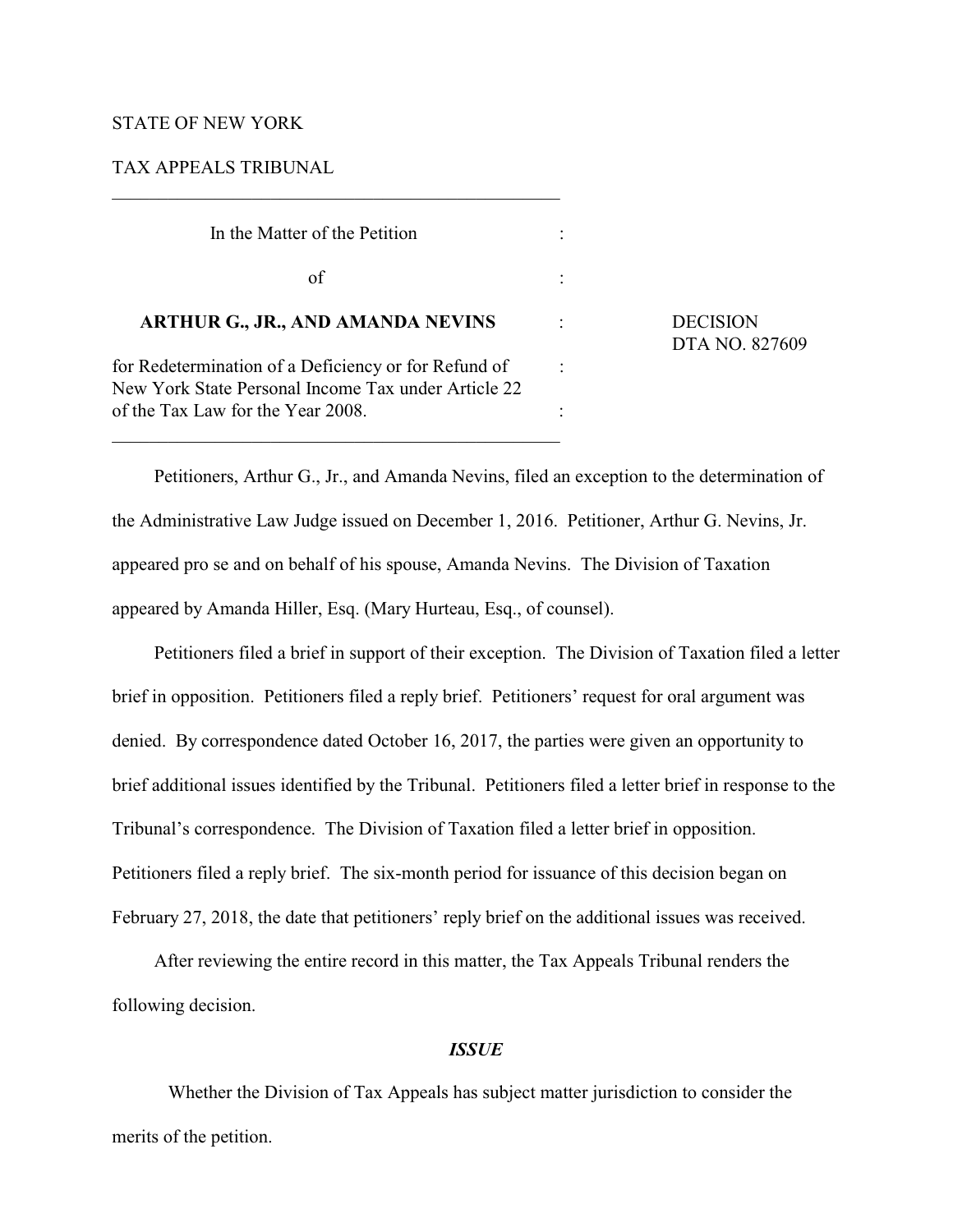#### *FINDINGS OF FACT*

We find the facts as determined by the Administrative Law Judge. We have also made an additional finding of fact, numbered 5 herein, and have renumbered the Administrative Law Judge's finding of fact 5 as finding of fact 6. The Administrative Law Judge's findings of fact and the additional finding of fact are set forth below.

1. The Division of Taxation (Division) issued to petitioners, Arthur G., Jr., and Amanda Nevins, a notice of additional tax due (assessment ID# L-024124741-1), seeking payment of personal income tax due for the tax year 2008.

2. The notice, dated November 5, 2014, provides, in part, as follows:

"Our records indicate that the Internal Revenue Service (IRS) made changes to your federal return. Section 659 of the New York State Tax Law requires that federal audit changes be reported to the New York State Tax Department within 90 days of the final federal determination.

A search of our files indicates that you did not report these changes to New York State.

\* \* \*

Business income reported on your New York return has been corrected to include the IRS adjustment."

3. On April 28, 2016, petitioner filed a petition with the Division of Tax Appeals

protesting the notice of additional tax due. Also attached to the petition was a notice and demand

for payment of additional tax due dated January 7, 2016 bearing the same assessment

identification number as that appearing on the notice of additional tax due.

4. On June 27, 2016, the Division of Tax Appeals issued to petitioner a notice of intent

to dismiss petition. The notice of intent provided, in relevant part, as follows:

"Pursuant to §§ 681(b) and 689(b) of the Tax Law, the protest of a statutory notice that has been issued to a taxpayer under Article 22 of the Tax Law is commenced by the timely filing of a petition with the Division of Tax Appeals (20 NYCRR 3000.3[c]). Such petition must include a copy of the statutory notice under protest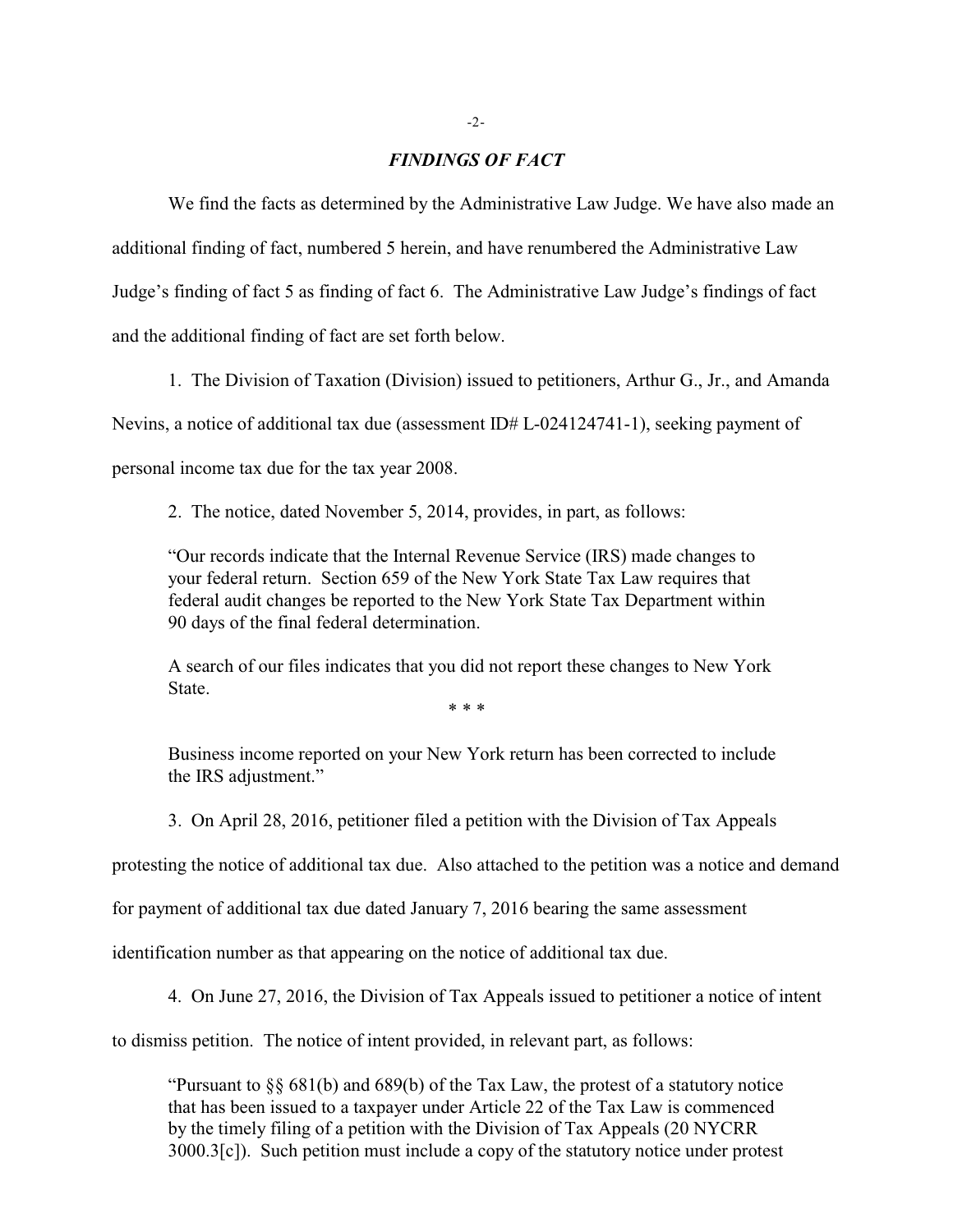(*see* 20 NYCRR 3000.3[b][8]). With respect to Article 22 of the Tax Law, this requirement will be satisfied by the petitioner's provision of a copy of either a notice of deficiency or a refund denial (*see* Tax law § 681; 20 NYCRR 3000.1[k]). In addition, Tax Law  $\S$  173-a (2) specifically provides, inter alia, that a taxpayer is not entitled to a hearing before the Division of Tax Appeals with respect to a notice of additional tax due and a notice and demand.

The petition in this matter appears to have been filed in protest of a Notice of Additional Tax Due, Assessment L-042124741-1, issued on November 5, 2014. The petition in this matter also appears to have been filed in protest of a Notice and Demand for Payment of Tax Due, issued January 7, 2016. These notices are insufficient to confer jurisdiction upon the Division of Tax Appeals to consider the merits of the petition."

5. The notice of intent informed petitioners that the parties would have 30 days to submit

written comments on the proposed dismissal. In response to a request for additional time, the parties were granted until September 12, 2016 to respond to the proposed dismissal. On July 18, 2016, the Division of Taxation submitted a letter in support of dismissal. On September 9, 2016, petitioners submitted an affirmation and documents in opposition to the dismissal.

6. Petitioners' papers in opposition to dismissal allege that it was never necessary for petitioners to file a report of federal audit changes because although their income was increased, the change had no effect on their New York tax liability. Petitioners contend that Tax Law §§ 173-a, 659 and 681 were not intended to bar a taxpayer from filing a petition where the federal change has no effect on New York tax liability.

# *THE DETERMINATION OF THE ADMINISTRATIVE LAW JUDGE*

The Administrative Law Judge noted that the Division of Tax Appeals is a forum of limited jurisdiction and that its power to adjudicate disputes is exclusively statutory. He dismissed the petition, determining that since the documents being appealed from were a notice and demand and a notice of additional tax due, pursuant to Tax Law  $\S$  173-a (2), petitioners did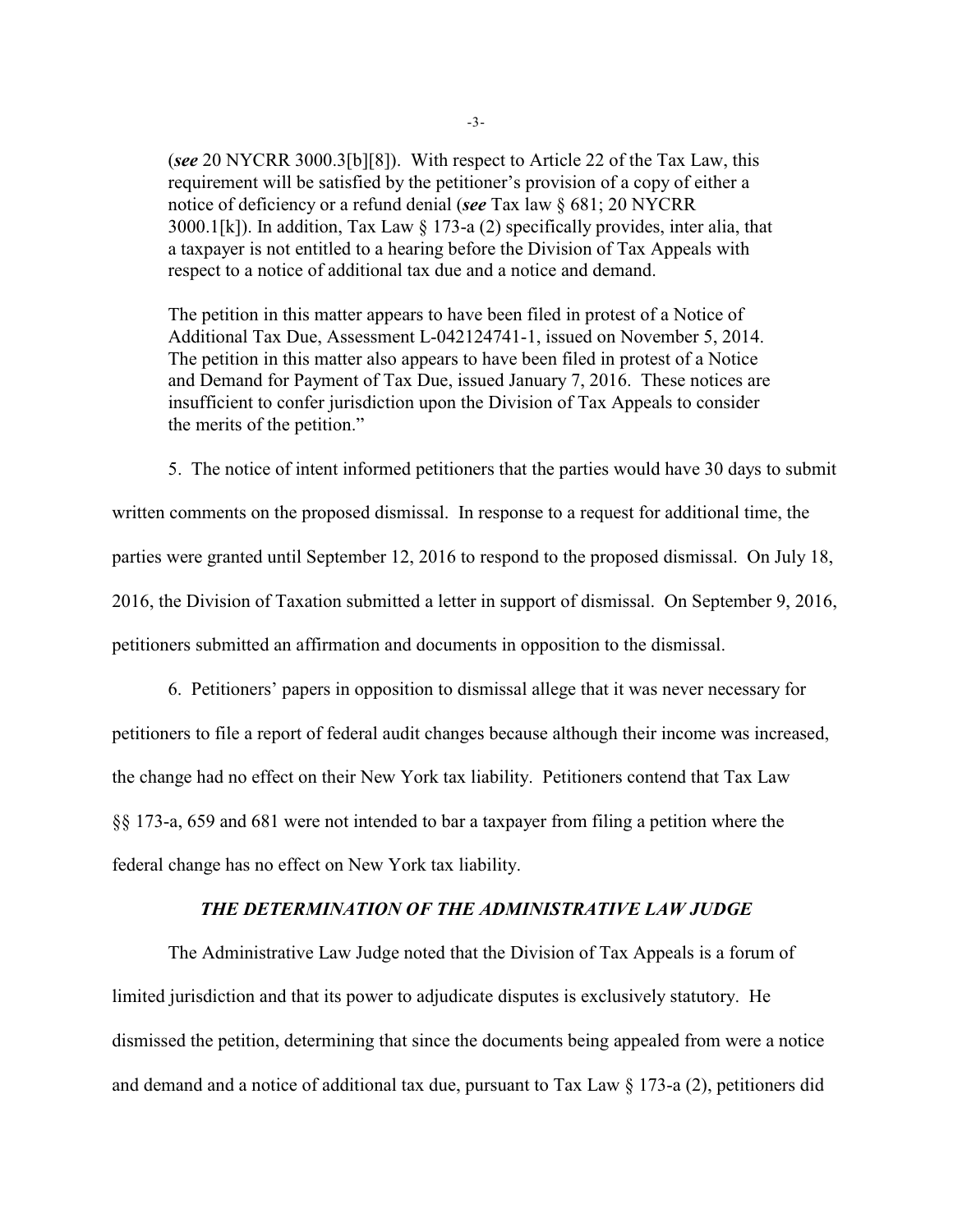not have the right to a hearing and the Division of Tax Appeals lacked jurisdiction to decide the petition.

# *SUMMARY OF ARGUMENTS ON EXCEPTION*

On exception, petitioners argue that the Administrative Law Judge made no finding as to the substantive question of whether they owe any New York State income tax for the year 2008 and that he disregarded the factual evidence relating thereto. They assert that the additional income that resulted in the federal change was solely New Jersey source income and did not impact their New York tax liability. They argue, therefore, that they were not required to file an amended New York State return or a report of federal changes to their 2008 income because the change impacted only their federal and New Jersey taxes. Petitioners contend that the language in 20 NYCRR  $\S 159.2$  (a) modifies the reporting requirement in Tax Law  $\S 659$  for nonresident taxpayers. They argue that, since they were not required to file a report or an amended return, the Division's issuance of a notice of additional tax due pursuant to Tax Law § 681 (e) was not proper. They contend that Tax Law §173-a (2) cannot be construed to deny or modify their right to a hearing based upon a notice of additional tax due that was not properly authorized.

Finally, petitioners allege that Tax Law § 173-a violates their right to due process under the Fourteenth Amendment to the United States Constitution. Alternatively, they argue that the Administrative Law Judge incorrectly applied the law in this case, thereby resulting in a violation of their constitutional right to due process. They contend that the Due Process Clause of the US Constitution requires a full pre-deprivation evidentiary hearing in this matter.

The Division contends that the Administrative Law Judge correctly decided the relevant issues and that his determination should be affirmed. It argues that Tax Law  $\S 173$ -a (2)

-4-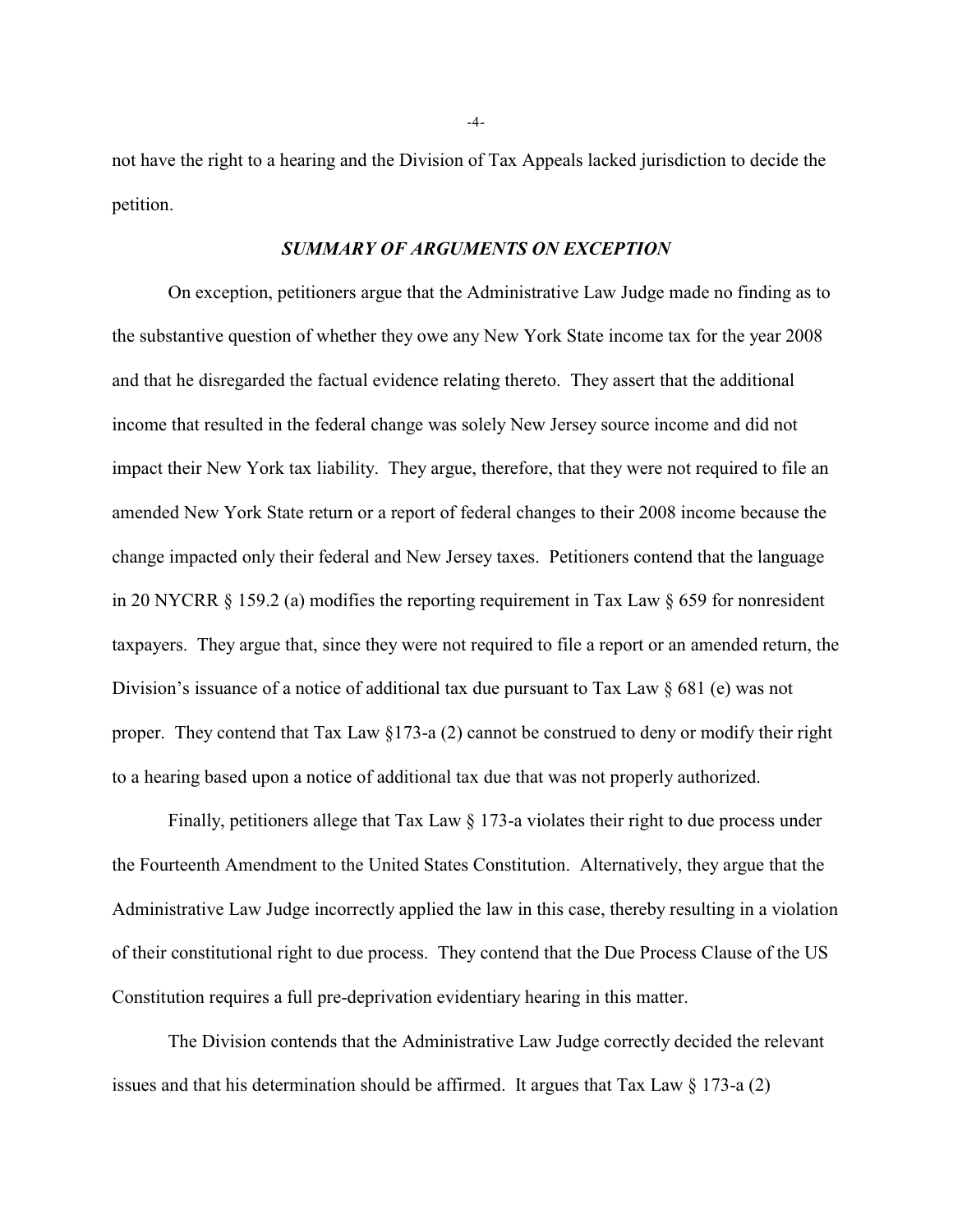specifically denies or modifies a taxpayer's right to a hearing before the Division of Tax Appeals when a notice of additional tax due or a notice and demand for payment of tax due is issued. Further, it asserts that such notices may not be construed to confer jurisdiction on the Division of Tax Appeals and, thus, the exception should be denied and the Administrative Law Judge's dismissal of the petition and the notices should be sustained.

The Division argues that Tax Law  $\S$  659 unequivocally requires all taxpayers (residents and nonresidents) to report any changes or corrections to their federal income tax within 90 days after the final determination and that the language in 20 NYCRR  $\S$  159 (2) does not eliminate that reporting requirement. It argues that the notice of additional tax due established that the federal change increased petitioners' business income and changed their itemized deductions and, therefore, did, in fact, relate to their income tax liability, thus triggering the reporting requirement pursuant to the regulation. The Division asserts that the notice of additional tax due was properly and timely issued pursuant to Tax Law §§ 681 (e) and 683 [c] [1] [C]). That being the case, it argues that petitioners are precluded from obtaining a hearing on that notice pursuant to Tax Law § 173-a (2).

#### *OPINION*

We affirm the determination of the Administrative Law Judge.

The Division of Tax Appeals is a forum of limited jurisdiction (*see* Tax Law § 2008; *Matter of Scharff*, Tax Appeals Tribunal, October 4, 1990, *revd on other grounds sub nom Matter of New York State Dept. of Taxation & Fin. v Tax Appeals Trib*., 151 Misc 2d 326 [1991]). Our authority to adjudicate disputes is exclusively statutory (*id.*). Therefore, absent legislative action, we cannot extend our authority to areas not specifically delegated to us. The

-5-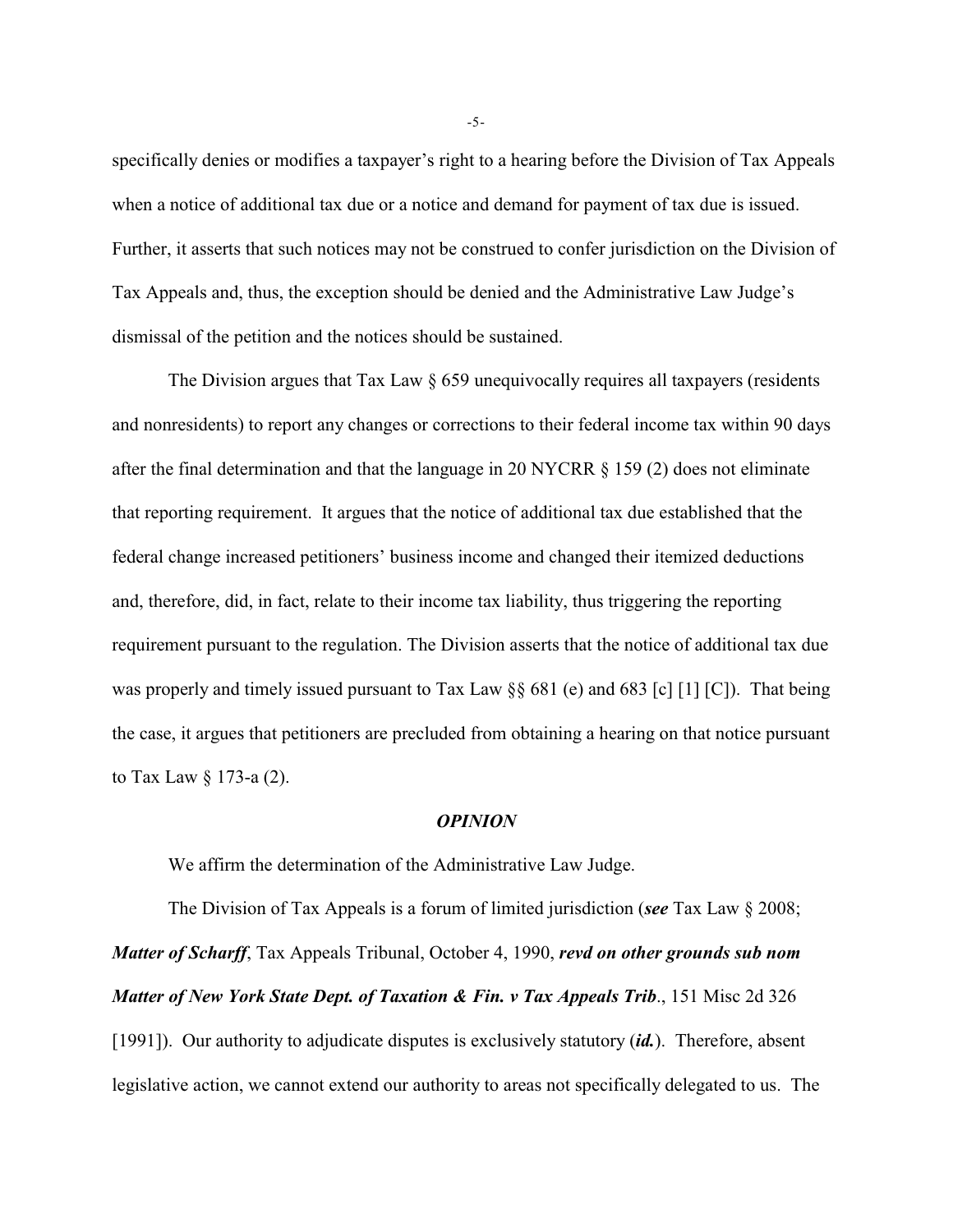Tribunal is authorized pursuant to Tax Law  $\S 2006 (4)$  to "provide a hearing as a matter of right, to any petitioner upon such petitioner's request . . ., unless a right to such a hearing is specifically provided for, modified or denied by another provision of this chapter."

In this case, petitioners sought a hearing regarding a notice and demand, which had been issued subsequent to the issuance of a notice of additional tax due. According to the notice of additional tax due, federal adjustments were made to petitioners' reported income for tax year 2008. Tax Law § 659 requires taxpayers to report changes and corrections to federal taxable income, as corrected by the IRS, to the Division within 90 days after the final determination of such change or correction and either: (1) concede to the accuracy of the federal change or (2) state a basis for asserting that the change or correction is erroneous. If the federal change or correction is not reported, as is the case here, the Division is authorized by Tax Law  $\S 681$  (e) (1) to assess a deficiency by mailing to the taxpayer a notice of additional tax due. Such deficiency is deemed assessed on the date the notice is mailed, unless within 30 days after the mailing of the notice, the taxpayer files a report of federal changes or an amended return with a statement showing why the federal determination and such notice of additional tax due are erroneous (Tax Law  $\S 681$  [e] [1]). The Division may issue a notice of additional tax due at any time (Tax Law § 683 [c] [1] [C]; *Matter of Mulderig v New York State Dept. of Taxation & Fin.*, 55 AD3d 1159 [3d Dept 1987]; *Matter of Rodriguez*, Tax Appeals Tribunal, March 20, 2017; Tax Law § 659; *see* 20 NYCRR § 159.1). Article 22 of the Tax Law does not specifically provide the taxpayer with the right to petition a notice of additional tax due.

On exception, petitioners acknowledge that the IRS made a correction to their 2008 federal return that resulted in an addition to their 2008 federal taxable income and that they did

-6-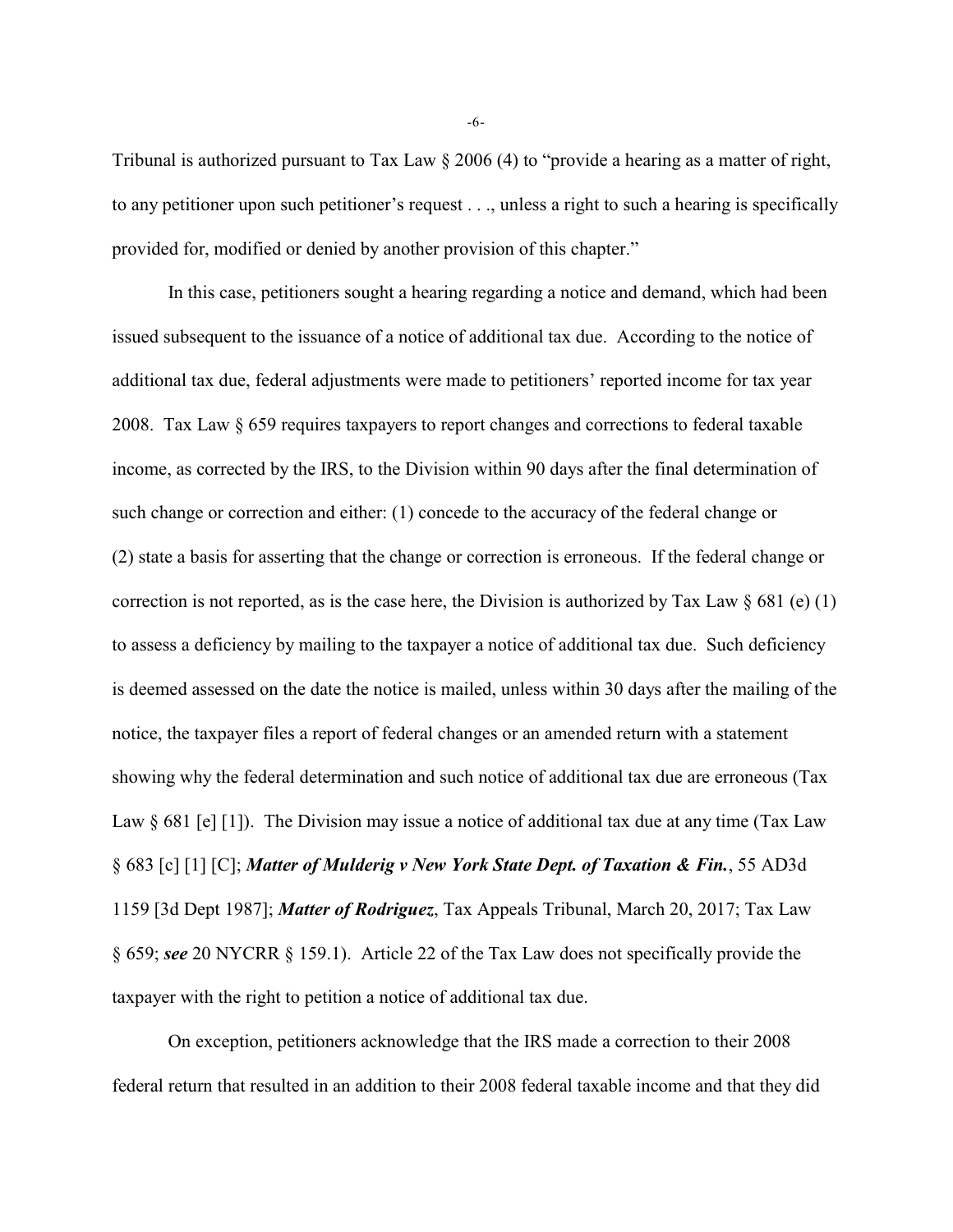not file an amended New York State income tax return or a report of that correction with the Division. Petitioners do not contest that the additional income was subject to federal income tax. They assert that they had filed a nonresident income tax return (form IT-203) in New York for 2008 that reported no net income and no state income tax due. They contend that the change to their federal taxable income was from a legal case that was litigated by petitioner Arthur Nevins solely in New Jersey on behalf of a New Jersey client and had no relationship to New York. They further contend that petitioner Arthur Nevins is an attorney with a law office in New Jersey to service his New Jersey clients and an office in New York to service his New York clients. Petitioners argue that, since the federal change to their 2008 federal taxable income impacted only federal and New Jersey taxes and did not relate to an increase or decrease in their New York State income tax liability, they were not required to make the report required by Tax Law  $\S$  659. In support of their argument, they point to 20 NYCRR § 159.2 (a), which, they contend, modifies the requirement to file an amended return or report in Tax Law § 659 for nonresident taxpayers.

20 NYCRR § 159.2 (a) provides, in pertinent part:

"The report referred to in section 159.1 of this Part must be made on the prescribed form with respect to a change or correction in Federal taxable income . . . . The report must be made regardless of whether the taxpayer believes any modification of such taxpayer's New York State income tax liability is required. *However, a nonresident taxpayer must make such report, and must file such amended New York State income tax return with the Tax Commission as required by section 159.3 of this Part, only if the Federal change, results of renegotiation or amended Federal income tax return relates to an increase or decrease in such nonresident taxpayer's New York State income tax liability*" (emphasis added).

Petitioners argue that the Division was not authorized to issue the notice of additional tax due in the first instance. They further argue that they cannot be denied a pre-deprivation hearing pursuant to Tax Law § 173-a (2) based upon an unauthorized notice that has no basis in fact. In

-7-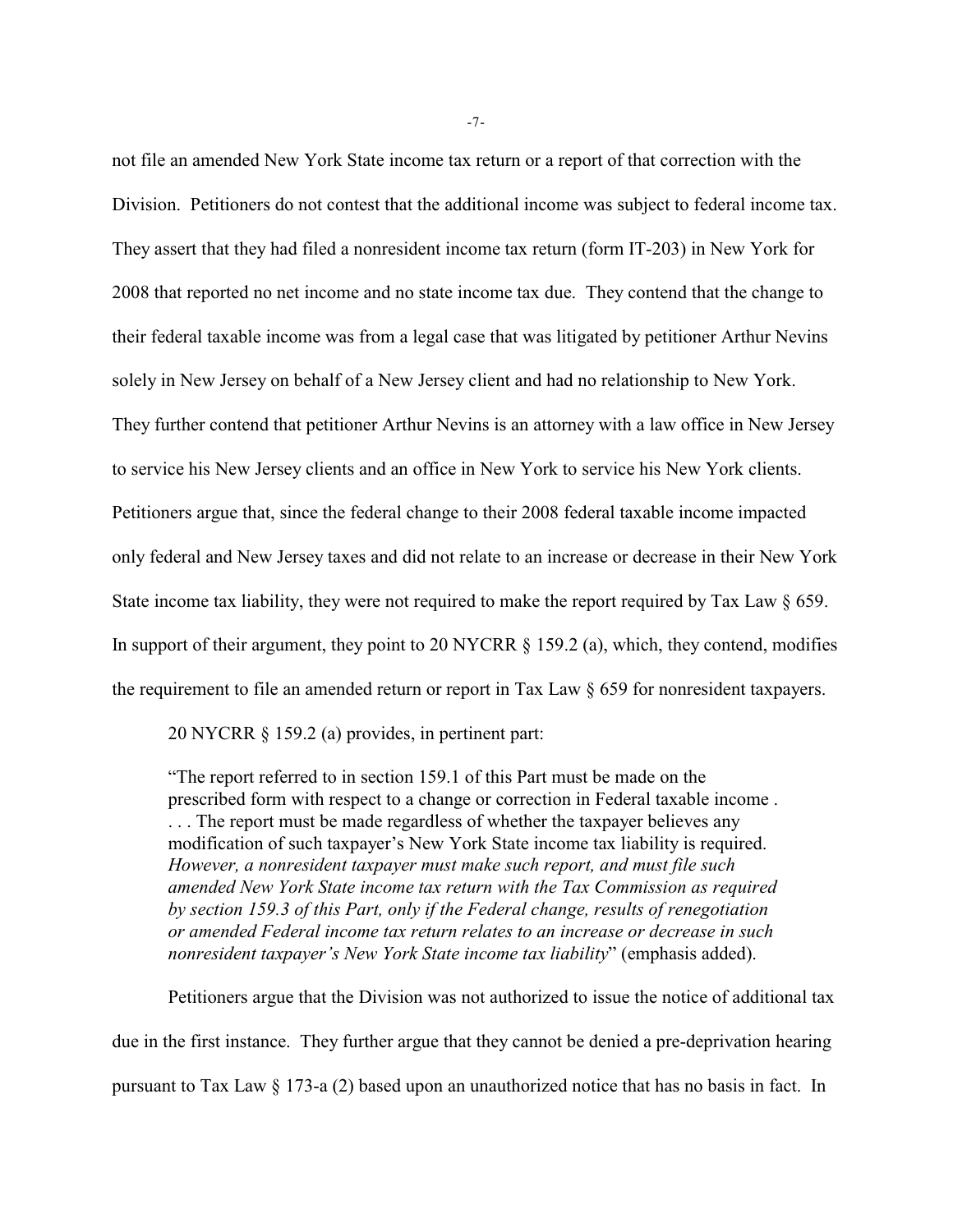support of their exception, petitioners submitted an affirmation by petitioner Arthur Nevins, dated February 8, 2017, a certification in lieu of oath or affidavit by their authorized representative, Henry A. Meyer, E.A., dated September 7, 2016, and a copy of their State of New Jersey amended income tax return for 2008, on which they reported the additional income for 2008.

The Division, instead, argues that Tax Law  $\S$  659 is controlling and that it unequivocally requires all taxpayers, regardless of residency status, to report any changes or corrections to their federal taxable income within 90 days after the final determination. It contends that petitioners' interpretation of the regulation would nullify Tax Law § 659 by allowing taxpayers to unilaterally determine the statute's applicability. It argues that such interpretation subverts the clear meaning and legislative intent of the statute's reporting requirement. In attempting to explain the purpose of 20 NYCRR § 159.2, the Division proposes a strained reading of the regulation, but contends, nonetheless, that the notice of additional tax due was based upon information received from the IRS and did, in fact, relate to an increase in petitioners' New York income tax liability, thus triggering the reporting requirement under any construction of 20 NYCRR § 159.2 (a). It asserts that the notice established that the federal change increased petitioners' business income and changed their itemized deductions, evidence of which cannot be ascertained from the record of this summary proceeding.

The Division's argument relies primarily on the premise that Tax Law § 659 requires all taxpayers to report changes in federal taxable income. It is not necessary, however, to look beyond the plain reading of Tax Law § 659 to see that the Legislature gave the Commissioner of

-8-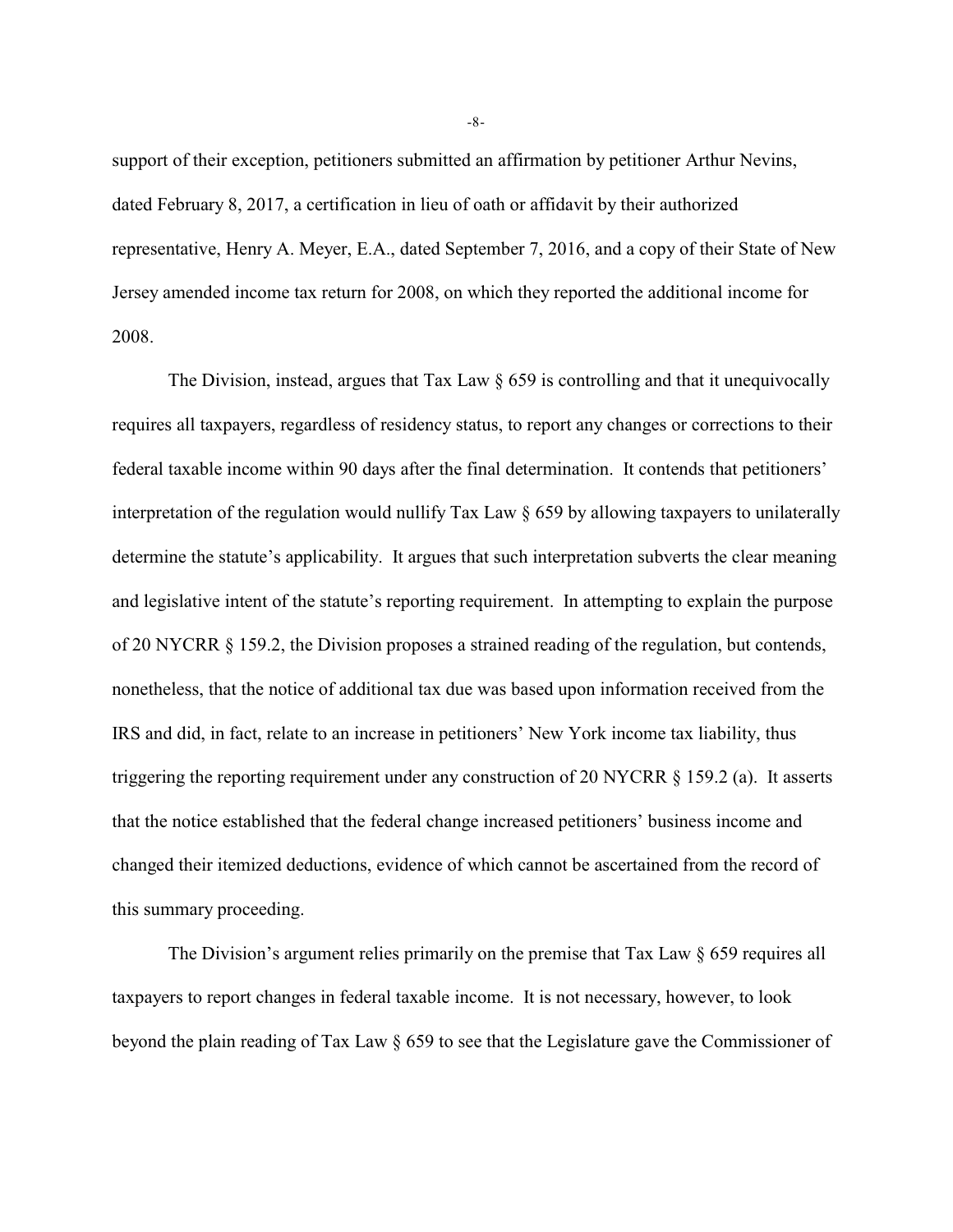Taxation and Finance explicit authority to make exceptions to the requirements of that section as he or she deems appropriate.

Tax Law § 659 provides in relevant part:

"If the amount of a taxpayer's federal taxable income . . . reported on his federal income tax return for any taxable year . . . is changed or corrected by the United States internal revenue service or other competent authority . . . the taxpayer . . . shall report such change or correction . . . within ninety days after the final determination of such change, correction . . . and shall concede the accuracy of such determination or state wherein it is erroneous. Any taxpayer filing an amended federal income tax return . . . shall also file within ninety days thereafter an amended return under this article, and shall give such information as the commissioner may require. The commissioner may by regulation prescribe such exceptions to the requirements of this section as he or she deems appropriate."

By design, the statutory scheme contemplates the possibility that the Commissioner may

make exceptions to the requirement that all taxpayers must report changes to federal taxable income which, in fact, appears to have been accomplished with the promulgation of 20 NYCRR § 159.2 (a) (*see Matter of General Electric Capital Corp. v Division of Tax Appeals*, 2 NY3d 249 [2004] [consistent with explicit grant of authority, Commissioner of Taxation and Finance promulgated regulation]).

Regardless of the merits of each party's claimed interpretation of Tax Law § 659 and its implementing regulation, neither a notice of additional tax due, nor a notice and demand may be construed to confer jurisdiction on the Division of Tax Appeals to review such notice in any manner. Tax Law  $\S$  173-a (2) provides that a notice and demand and a notice of additional tax due "shall be construed as specifically denying and modifying the right to a hearing with respect to any such notice and demand or notice of additional tax due for purposes of [Tax Law § 2006 (4)]." That statute also provides that "any such notice and demand or notice of additional tax due shall not be construed as a notice which gives a person the right to a hearing [in the Division of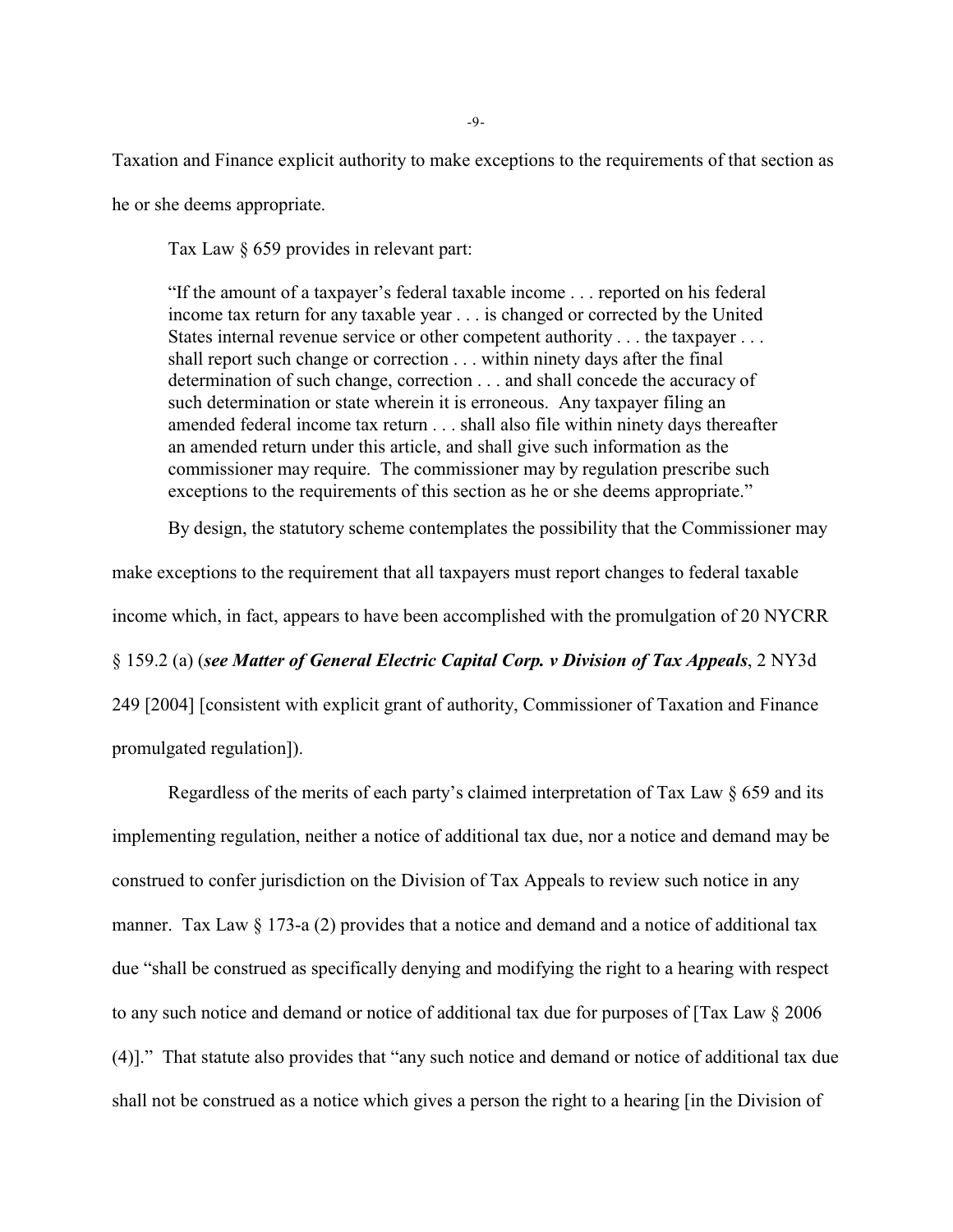Tax Appeals]" (*see Matter of Rodriguez; Matter of O'Csay*, Tax Appeals Tribunal, December 11, 2014; *Matter of Kyte*, Tax Appeals Tribunal, June 9, 2011).

 A review of the legislative history of Tax Law § 173-a (2) demonstrates clearly the Legislature's intention to eliminate formal prepayment hearing rights in the Division of Tax Appeals where changes are made to a taxpayer's federal return by the IRS or other competent federal authority. The memorandum in support of the legislation indicates that the statute was enacted specifically to address the effect of the New York court decision in *Matter of Meyers v Tax Appeals Trib. of State of N.Y.*, 201 AD2d 185 (3d Dept 1994); *lv denied* 84 NY2d 810 (1994), and the subsequent Tax Appeals Tribunal decision in *Matter of Jaffe*, Tax Appeals Tribunal, September 21, 1995, which had required the Division to provide taxpayers with formal prepayment hearings in certain circumstances, including when notices of additional tax due are issued (*see* L 2004 Ch 60). Thus, the statute's plain language, supported by its clear legislative history, demonstrates that the present circumstances are precisely those that the Legislature intended the statute to reach.

As stated above, the Division of Tax Appeals is a forum of limited jurisdiction whose authority to adjudicate disputes is exclusively statutory. The language in Tax Law § 173-a (2) is unambiguous and no exception is provided for determining whether a notice of additional tax due is authorized and properly issued. Although petitioners have made an arguably valid claim that 20 NYCRR § 159.2 relieved them of the obligation to file an amended return or a report of changes to their federal taxable income, Tax Law  $\S 173$ -a (2) precludes petitioners from bringing such a claim in the Division of Tax Appeals and precludes the Division of Tax Appeals from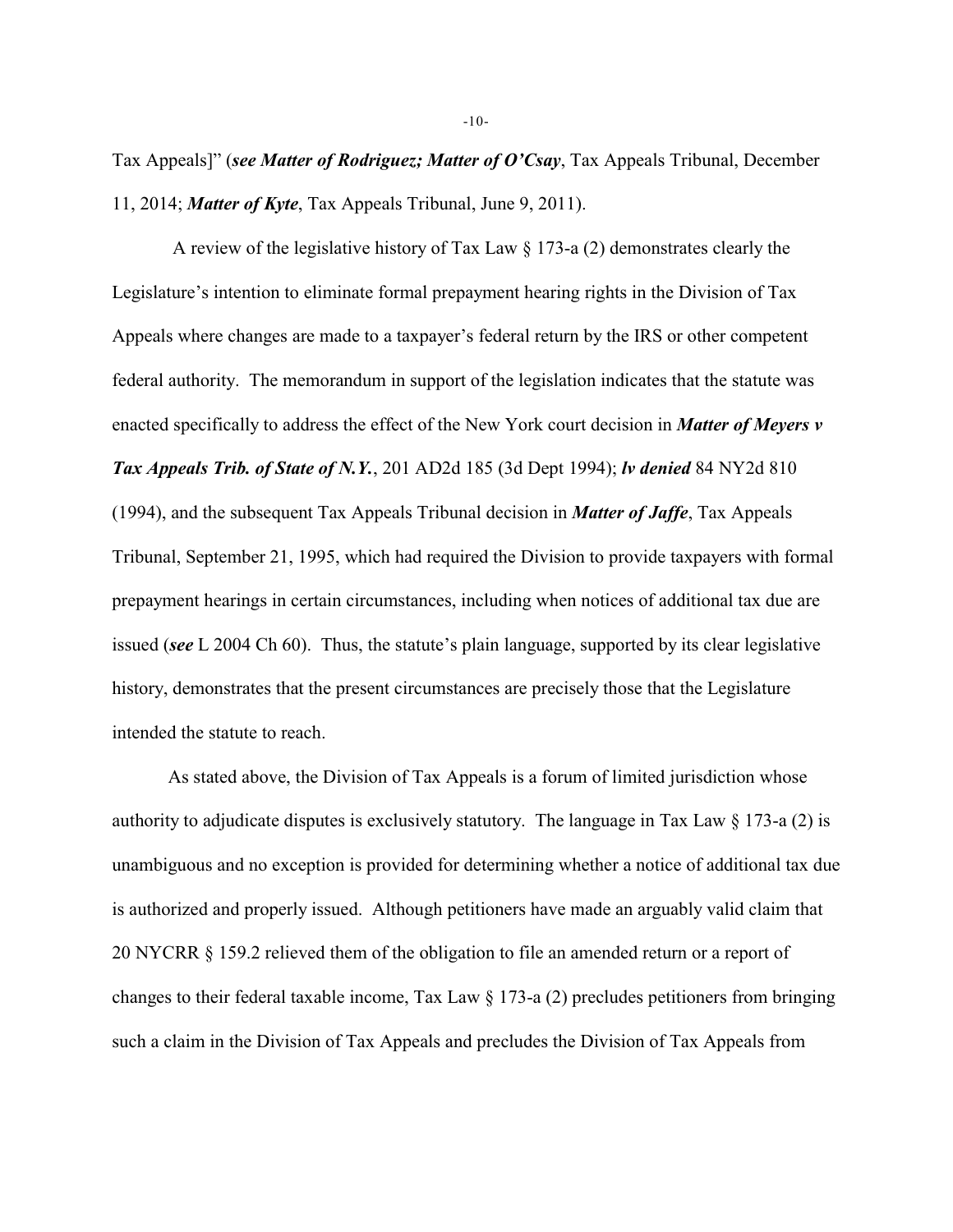hearing such a claim with respect to any such notice of additional tax due (Tax Law  $\S 173$ -a [2]; *see Matter of Rodriguez*; *Matter of O'Csay*; *Matter of Kyte*).

To the extent that petitioners claim that Tax Law § 173-a violates their due process rights under the Fourteenth Amendment to the US Constitution and is unconstitutional on its face, the jurisdiction of this Tribunal, as prescribed in its enabling legislation, does not encompass such constitutional challenges (*see Matter of Fourth Day Enter., Inc.*, Tax Appeals Tribunal, October 27, 1988; *see also Matter of Jones*, Tax Appeals Tribunal June 29, 1983). Therefore, we presume that the statute is constitutionally valid (*id.*).

Petitioners, alternatively, claim that the Administrative Law Judge made an incorrect determination of law and that Tax Law § 173-a is unconstitutional as applied in this case. They make a generalized claim of financial hardship and inability to pay the tax. They assert that the failure to provide them with an opportunity to be heard at a predeprivation hearing is a violation of their due process rights under the Fourteenth Amendment to the US Constitution.

"The fundamental requirement of due process is the opportunity to be heard 'at a meaningful time and in a meaningful manner'" (*Mathews v Eldridge*, 424 US 319, 333 [1976], *quoting, Armstrong v Manzo*, 380 US 545, 552 [1965]). To satisfy the requirements of due process, a taxing statute must provide taxpayers with not only a fair opportunity to challenge the accuracy and legal validity of their tax obligation, but also a "clear and certain remedy" (*McKesson Corp. v Division of Alcoholic Beverages and Tobacco*, 496 US 18 [1990], *quoting, Atchison, T. & S. F. R. Co. v O'Connor*, 223 US 280, 285 [1912]; *see Brault v New York State Tax Appeals Trib.*, 265 AD2d 700 [3d Dept 1999]). States have wide latitude in employing various measures and remedies to protect the government's strong interest in financial stability,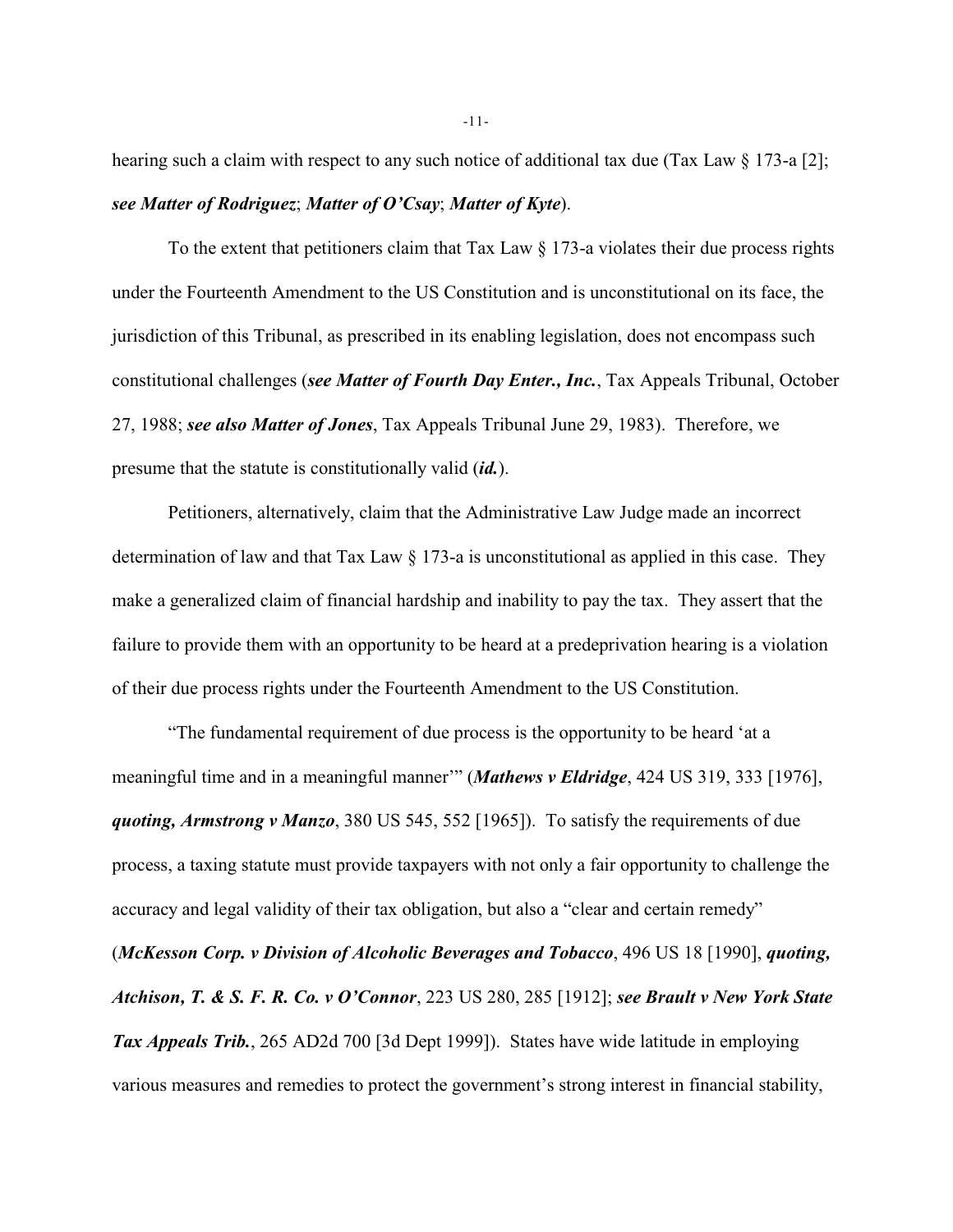and the constitutionality of tax collection without a predeprivation hearing has long been established (*see McKesson Corp. v Division of Alcoholic Beverages and Tobacco*; *see also Phillips v Commr.*, 283 US 589 [1931]; *Ames Volkswagen v State Tax Commn.*, 47 NY2d 345, [1979]).

Due process for petitioners is provided by the Division's post-payment procedures that include formal protest options. Once the tax is paid, a claim for credit or refund of an overpayment of personal income tax may be filed within three years from the time the return was filed or two years from the time the tax was paid, whichever is later (Tax Law  $\S$  687 [a]). If the refund claim is denied, petitioners may request a conciliation conference in the Bureau of Conciliation and Mediation Services, file a petition with the Division of Tax Appeals, or both (Tax Law §§ 170 [3-a], 689 [c]). This statutory scheme provides petitioners both a fair opportunity to challenge the validity of the income taxes claimed to be due and a clear and certain remedy, a refund, in the event they prevail. Such potentially meaningful, backward looking relief to rectify any unconstitutional deprivation satisfies due process (*see McKesson Corp. v Division of Alcoholic Beverages and Tobacco*; *Phillips v Commr.*; *Ames Volkswagen v*

*State Tax Commn.*). Thus, given these post-payment protest procedures, we find that the Administrative Law Judge's interpretation and application of Tax Law § 173-a in this proceeding did not result in a violation of petitioners' rights to due process under the Fourteenth Amendment.

Lastly, legislative enactments are not rendered invalid as a denial of due process under the law "because they impose financial hardship, result in reduced income or make it impossible for some to continue in a particular business" (*Joseph E. Seagram & Sons v Hostetter*, 45 Misc 2d 956, 961 [1965], *affd* 23 AD2d 933 [3d Dept 1965], *affd* 16 NY2d 47 [1965], *affd* 384 US 35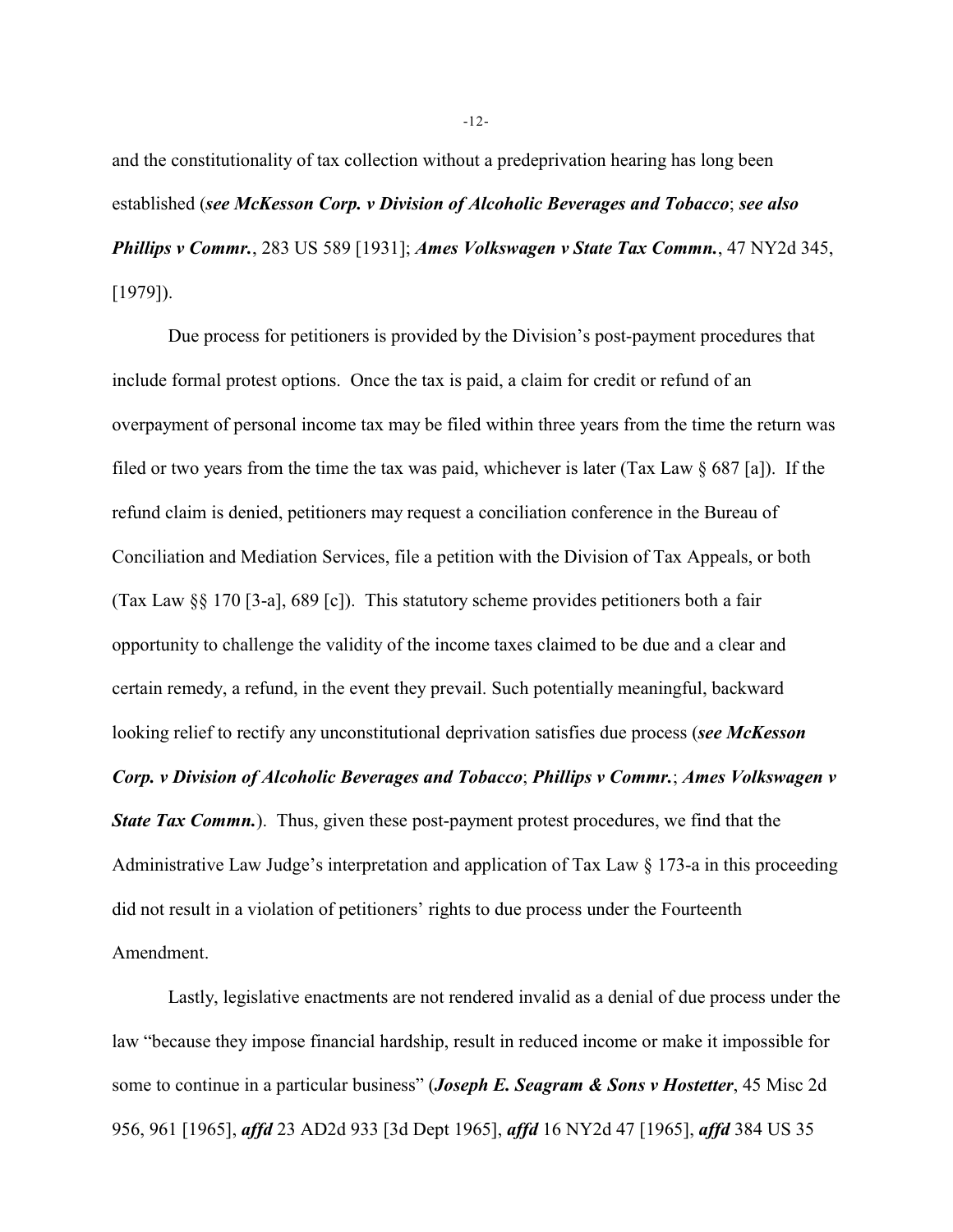[1966]). It bears repeating that petitioners had the opportunity to informally protest the determination of tax due by responding to the notice of additional tax due when it was first issued, which they apparently failed to do. Once the 30-day period had passed, petitioners were required to pay the tax claimed due. Their claims of financial hardship and inability to pay do not rise to a violation of due process (*cf. Matter of Jacobi v Tax Appeals Trib. of the State of N.Y.*, 156 AD3d 1154 [3d Dept 2017], *lv denied* \_\_\_ NE3d \_\_\_ [2018]).

Finally, petitioners have submitted additional documentary evidence along with their reply brief, well after the date by which all comments and evidence were to have been submitted and after the issuance of the determination by the Administrative Law Judge. We have held that to maintain a fair and efficient hearing system, it is essential that the hearing process be both defined and final. If the parties can submit additional evidence after the record is closed, there is neither definition nor finality to the process (*see Matter of Saddlemire*, Tax Appeals Tribunal, June 14, 2001; *Matter of Emerson*, Tax Appeals Tribunal, May 10, 2001; *Matter of Schoonover*, Tax Appeals Tribunal, August 15, 1991). Petitioners had requested and received a 45-day extension of time to file their written comments and supporting documentation in response to the Administrative Law Judge's notice of intent to dismiss petition. The record in this matter closed on September 12, 2016, the deadline for submission of all documents after the extension. The Administrative Law Judge issued his determination on December 1, 2016. The notice of exception to the Administrative Law Judge's Determination was filed with the Tribunal on December 30, 2016. Petitioners submitted their reply brief with the additional documentation on March 27, 2017. Petitioners do not claim that the time in which to submit their comments and evidence was unreasonable, but that the additional documentation they submitted was only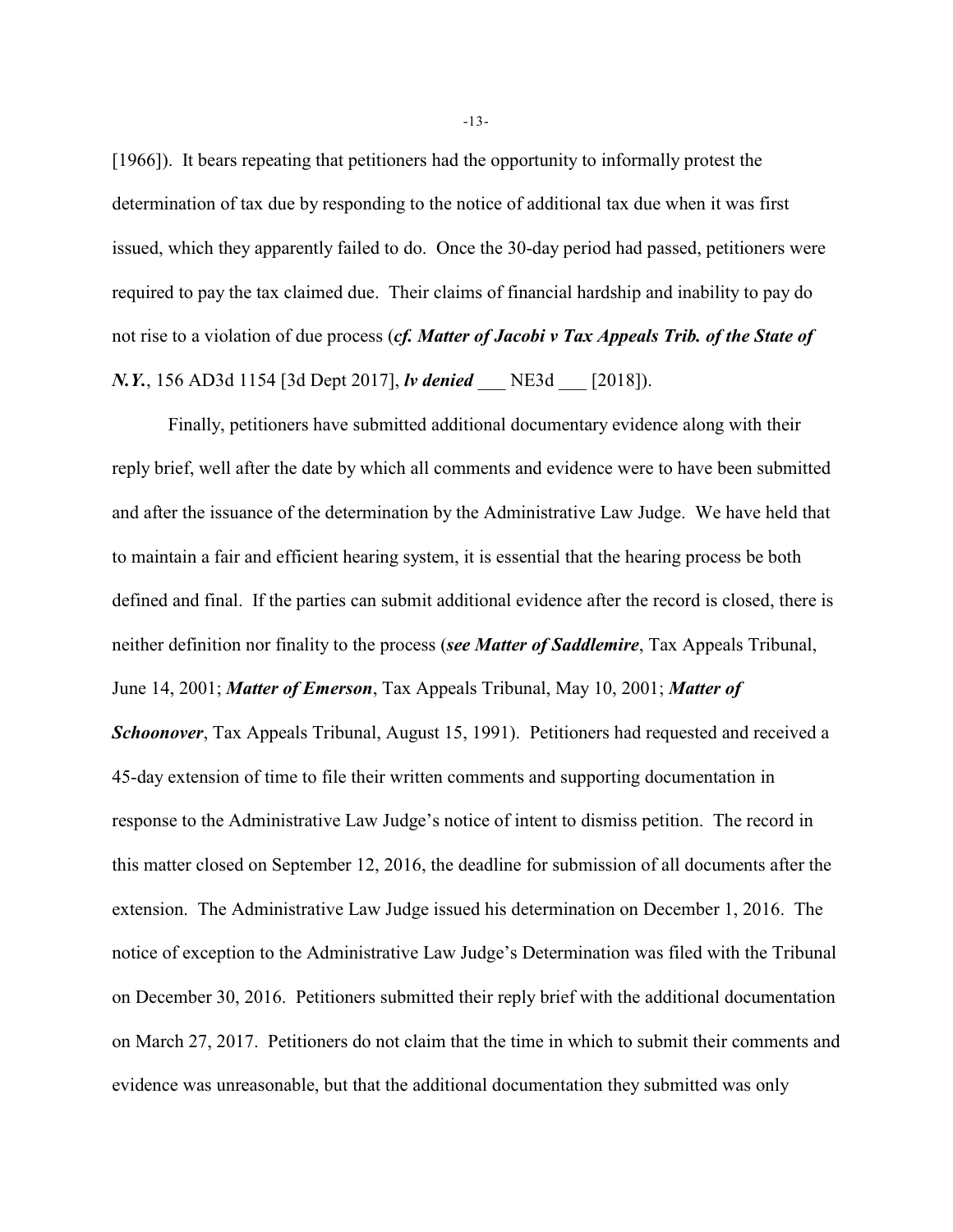recently received from the New Jersey Tax Court. Therefore, according to petitioners, it could not have been submitted earlier.

Notwithstanding the fact that a hearing was not held in the proceeding below, petitioners had the right to, and indeed did, submit comments and evidence before the closing of the record. The rules of the Tribunal do not provide for the submission of evidence or documents not included in the record below. The rules do provide for a motion to reopen the record or for reargument, but such motion must be made to the Administrative Law Judge who rendered the determination within 30 days after the determination has been served (*see Matter of Frenette*, Tax Appeals Tribunal, February 1, 2001; 20 NYCRR § 3000.16). Even if a timely motion to reopen had been filed with the Administrative Law Judge, however, petitioners have produced no facts that would constitute a basis for reopening the record. The Tribunal's rules provide that the administrative hearing record may be reopened only upon the grounds of:

(1) Newly discovered evidence which, if introduced into the record, would probably have produced a different result and which could not have been discovered with the exercise of reasonable diligence in time to be offered into the record of the proceeding, or

(2) Fraud, misrepresentation, or other misconduct of an opposing party (20 NYCRR § 3000.16 [a]).

"Newly discovered evidence" means evidence that was in existence but undiscoverable with due diligence at the time of judgment (*Matter of Frenette*; *see Evans v Monaghan*, 306 NY 312 [1954]). Based upon the assertion of petitioners in the instant matter, the documentation from the New Jersey Tax Court does not constitute newly discovered evidence in accordance with the regulation and case law. Therefore, in the interest of maintaining a process that is both defined and final, the additional documentation submitted by petitioners has not been considered by the Tribunal.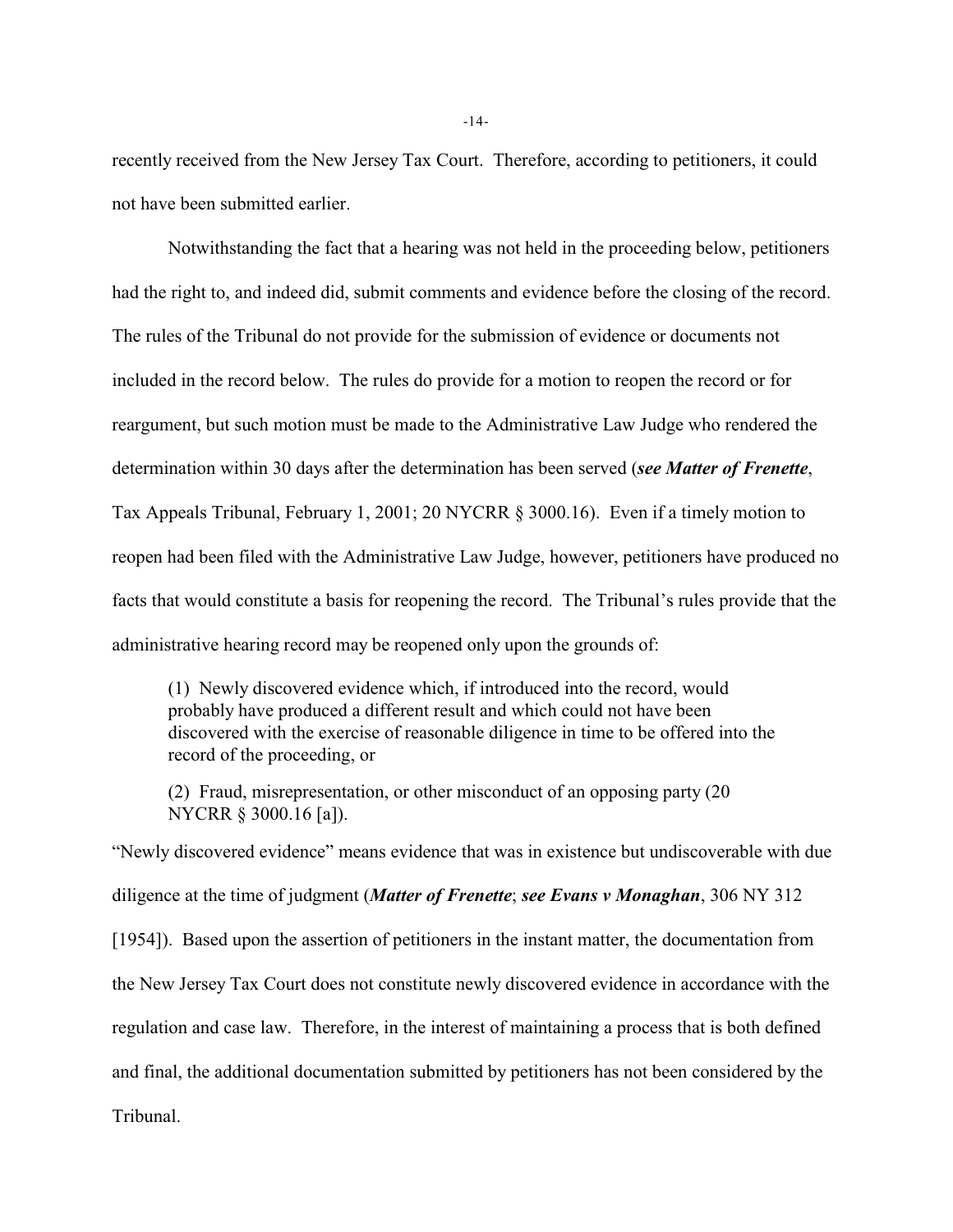In any event, given our conclusion that we lack jurisdiction to review the subject notice and demand and notice of additional tax due, evidence regarding the specific federal changes that resulted in the issuance of such notices could have no impact on our decision.

Accordingly, it is ORDERED, ADJUDGED and DECREED that:

- 1. The exception of Arthur G., Jr., and Amanda Nevins is denied;
- 2. The determination of the Administrative Law Judge is affirmed; and
- 3. The petition of Arthur G., Jr., and Amanda Nevins is dismissed.